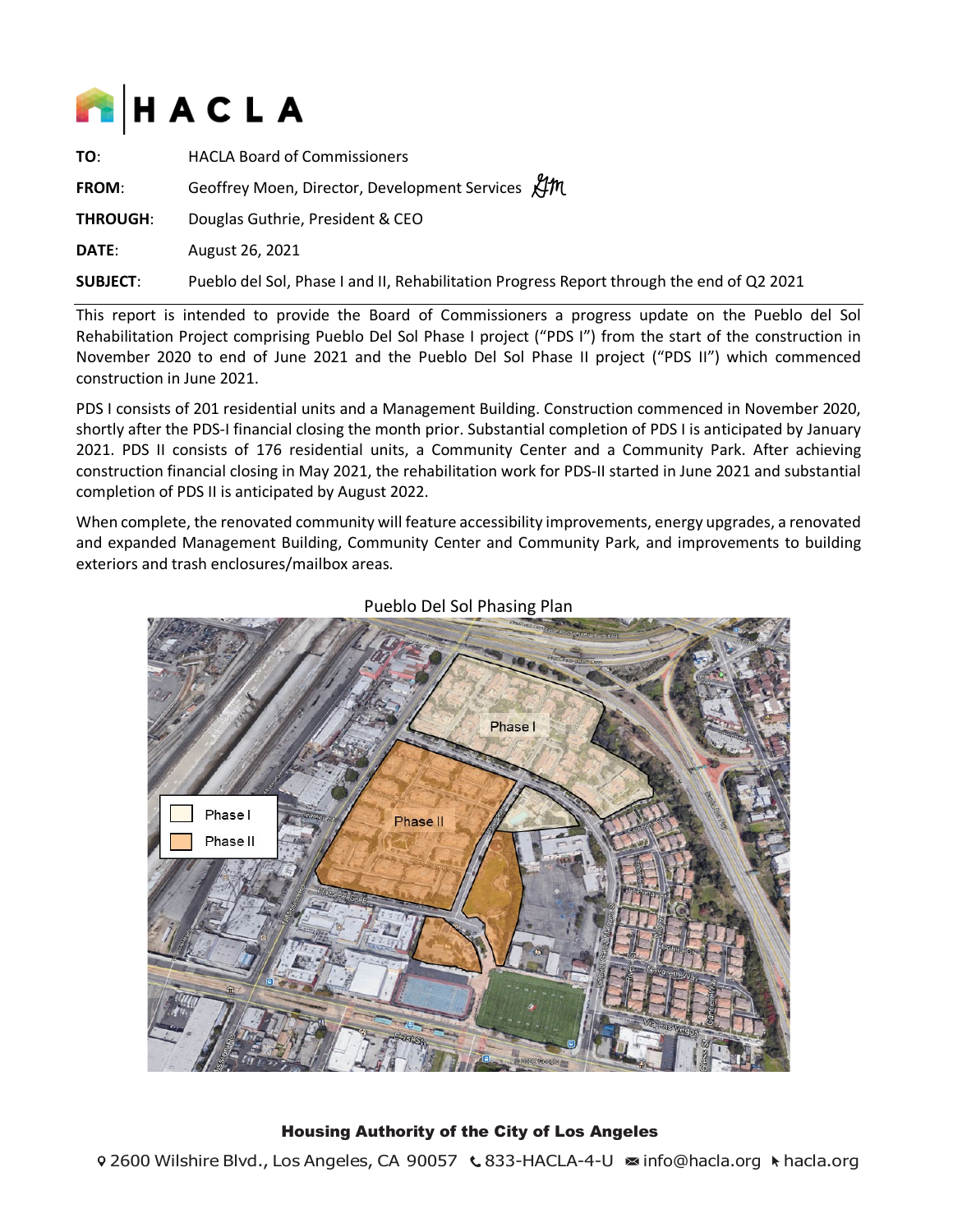# **Rehabilitation Scope:**

**PDS I:** The Phase I rehabilitation scope includes updating residential buildings while maintaining existing standard unit configurations, updating/creating additional accessible units, upgrading the Management Building, and updating exterior common area amenity spaces. Exterior work consists of painting of buildings, overlaying a new layer of flat roofing material over an existing layer, improved light fixtures, and enhancements to trash enclosures. The Management Building interior will receive new flooring, paint, light fixtures and furnishings. The Management Building will be improved with an expanded fitness room, expanded multipurpose room, improved staff offices and a new breakroom. The leasing office will be reconfigured to increase security and create a separate waiting lobby, which will allow the space to be more functional for the management staff. Site work consists of landscaping changes to accommodate additional accessible parking spaces and carports, and improvements to the walkways leading to and from accessible units. The Community Park in Phase I will have a reconfigured children's play area with a refurbished playground for 5-12 year-olds, and a new community garden with seventeen (17) planter beds. All units are receiving new flooring, fixtures, energy star rated appliances, window coverings, light fixtures, hardware, paint, upgraded HVAC units, new water heaters, and cabinetry in the kitchens. Ten percent (10%) of all residential units are to be renovated to meet current accessibility requirements which will require shifting some walls to reconfigure kitchens and bathrooms to meet current code requirements.

PDS II: In addition to the same scope of work for residential buildings and units as PDS I, PDS II also includes upgrading the Community Building and the Community Park area. The Community Center will undergo significant rehabilitation with a new teen community room and teen lounge, new kitchen, new music room, and a computer lab, while the multi-purpose room, lobby, and the public restrooms will undergo renovations.

The Park Paseo private street will be reconfigured with angled parking that will create approximately 23 new parking spaces and help alleviate the parking shortage in this community. The Community Park will be reprogrammed with a new soccer field, a new tot-lot for 2-5 year-olds, two fenced dog parks, BBQs, and seating areas with tables, chairs, and loungers. The new park layout will be finished with new concrete sidewalks, planters, bike racks, trash receptacles, and lush landscaping around the edge of the park.

### **Current Development Status:**

| <b>PHASE</b>  | <b>CONTRACTOR</b>        | <b>CONSTRUCTION</b><br><b>SCHEDULE</b> | <b>STATUS</b>                  |
|---------------|--------------------------|----------------------------------------|--------------------------------|
| PDS I         | Portrait<br>Construction | 11/2020 to 1/2022                      | Progressing as<br>per schedule |
| <b>PDS II</b> | Portrait<br>Construction | 06/2021 to 08/2022                     | Construction<br>commenced      |

The construction of PDS I is progressing as per the schedule by the General Contractor.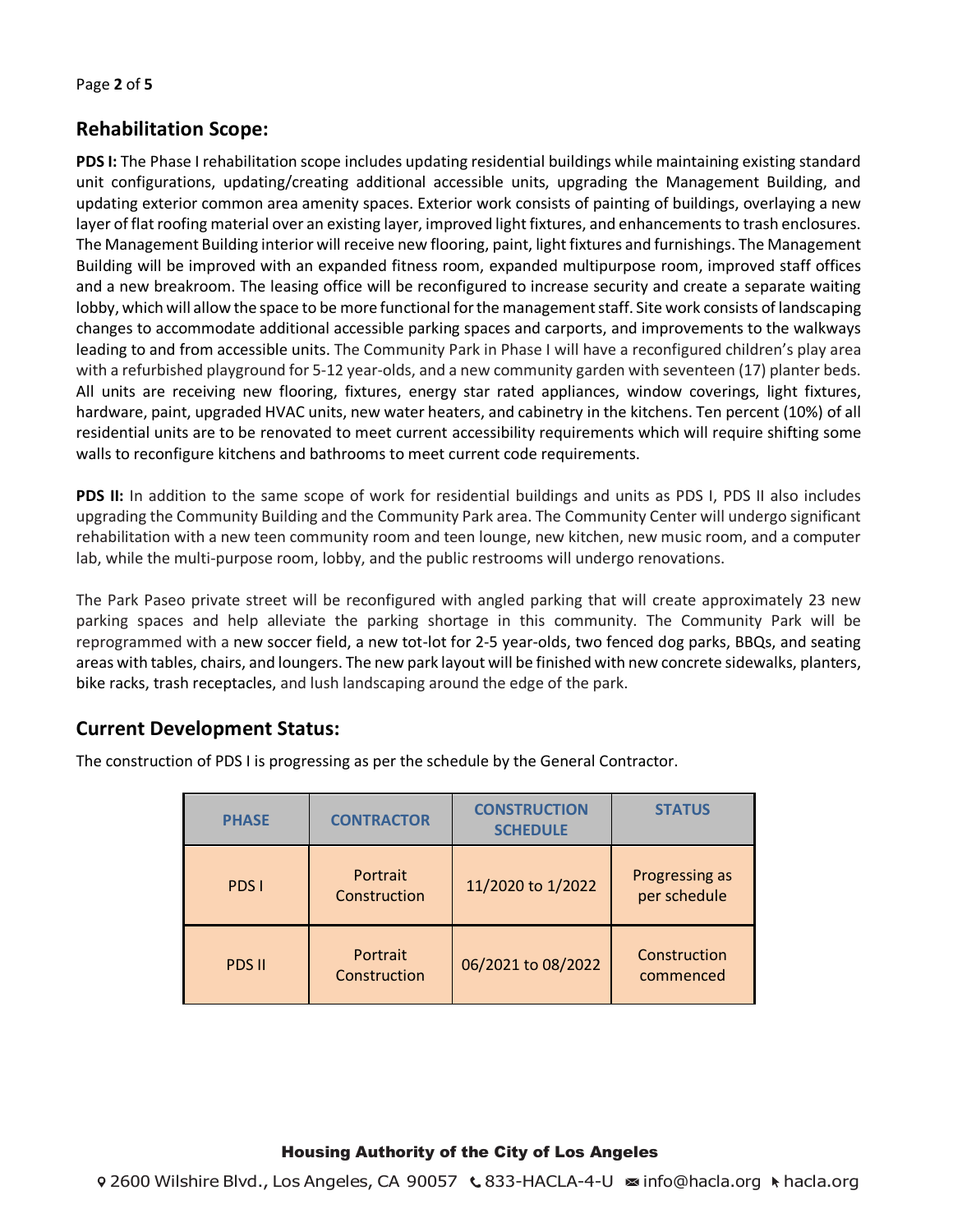**PDS-I**

- Residential Buildings: Substantial rehabilitation of Buildings 1 through 18 is complete as of June 2021. This includes 102 Units, including 14 ADA Units.
- Management Building: Office staff have been relocated to operate out of Community Building in Phase 2 and furniture, exercise equipment, and FF&E moved to phase 2 or placed in temporary storage. Demolition has commenced and landscape has been removed. While the management building expansion work has received the necessary building permits, it is currently awaiting a grading permit.
- Site Improvements: ADA accessible site pathways are nearly complete, with work anticipated to be complete by the end of July. Landscape improvements and tree care are currently being bid out.

### **PDS-II**

- Residential Buildings: Permits received. Unit renovations anticipated to begin toward the end of July.
- Community Center: Permits received. Renovation anticipated to begin at the start of Q1 2022.
- Site Improvements: Permits received. ADA accessible pathway improvements anticipated to begin toward the end of July.
- Community Park**:** Plans currently in plan check. Anticipated construction start at end of Q1, 2022.

### **Relocation Update:**

Phase I temporary relocations began January 2021 and are expected to be completed by November 2021. Relocation occurs on a weekly basis with households staying in on-site units, with family/friends, or at the Residence Inn Hotel. Between January 2021 and June 2021 ninety-three (93) households have completed their temporary relocation. Of the households that have completed their relocation, forty (40) have stayed in an onsite unit, fourteen (14) have stayed with family/friends, and thirty-nine (39) have stayed at the Residence Inn Hotel.

The Relocation Consultant has been working closely with the Pueblo Del Sol residents throughout the relocation, preparing them for their temporary relocation and return. Notices are being provided 90 days before the anticipated move-outs. Households are provided with packing materials and boxes along with a packing tip sheet 60 days before their schedule move to the temporary unit. The Relocation Consultant is also onsite during the moves to monitor the process of the move out and return of tenant's personal belongings. Households are also given the option to monitor the move of their belongings via a tablet.

On the day of the move, as a preventative measure, the Relocation Consultant photographs household's belongings before and after the move to help document any damage that may occur to the resident's belongings during the move & transportation of the personal property. If damages are incurred to a household's personal property, Relocation Consultant works with the resident to help them submit a damage claim in order to be able to compensate the household for the damages incurred to their personal belongings. A list of the damaged items, as well as photographs are kept in order to determine the damage claim offer to household. When the damage claim is accepted by resident, a check is issued to the household to settle the claim. With the recent changes made to the damage claim process, once a resident accepts the offer amount, payment is processed and made to household approximately 2 – 3 weeks after the initial claim is submitted. In response to tenant's feedback, monthly meetings are being held with RAC members to walk units and see progress and identify any issues with construction or moving.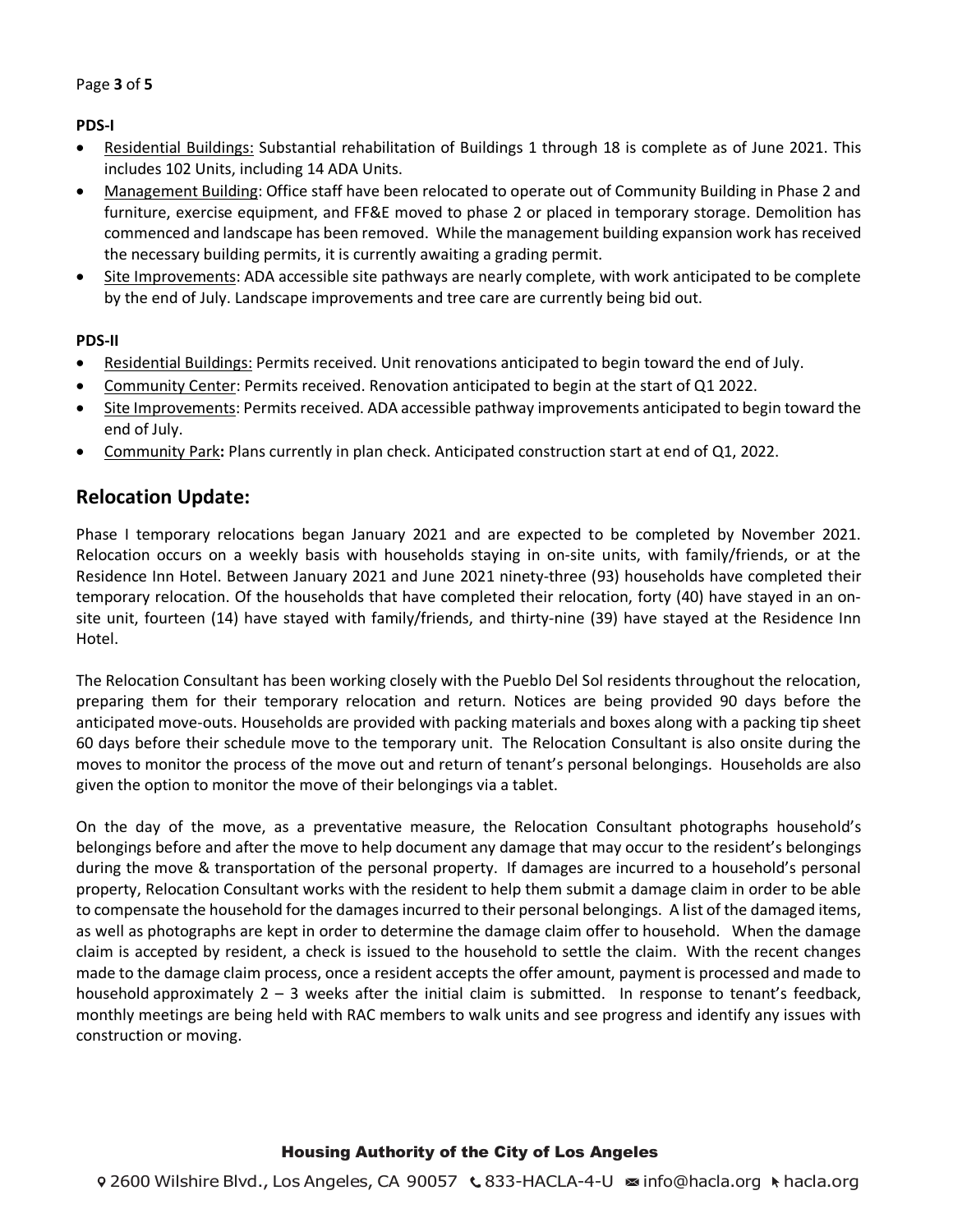# **Community Outreach Update:**

With the assistance of the League of Women Voters, HACLA conducted the election for the first Pueblo del Sol Resident Advisory Council (RAC) and installed the Resident Advisory Council (RAC) in January 2021. HACLA also provided assistance to the RAC by drafting the bylaws, (based on the existing RAC/HACLA model), virtual training of the RAC officers and hosting regular virtual meetings with the community. The RAC has biweekly virtual meetings with the development team comprising Related, McCormack Baron Property Management, and HACLA staff to discuss the concerns of the residents about the rehabilitation and relocation project. Related, HACLA, General Contractor and Relocation Consultant staff carried out an onsite walkthrough with the RAC to witness firsthand the issues residents were experiencing. This event was recognized as essential to addressing conditions and procedures that needed modification and has led to the decision to establish monthly site visits going forward in order to continue to work regularly with elected leadership and residents in ensuring a smooth relocation and rehabilitation for the two phases. Additionally, a monthly newsletter is published by HACLA, with input from the development team, to further inform and educate residents about the progress of the rehabilitation project.

# **RAD & PBV Update:**

HACLA converted 112 of the 120 public housing units for PDS-I and 112 of the 122 public housing units for PDS-II to the Rental Assistance Demonstration ("RAD") program in order to take advantage of the RAD program guidelines that provides access to other funding sources such as Low-Income Housing Tax Credits ("LIHTC"). These units are now in a RAD Project-Based Voucher ("PBV") Housing Assistance Payment ("HAP") contract. The remaining public housing units at each site entered into a PBV HAP contract as part of HUD's de minimis reduction authority which allowed HACLA to apply rents in accordance with the Section 8 Voucher Payment Standard ("VPS") without adversely affecting the resident's portion of the rent.

In an effort to increase affordability, residents that reside in tax-credit only units were afforded an opportunity to apply to Section 8 to have their rent subsidized. For units in which the resident was approved for Section 8, the unit was added to a PBV HAP contract. Residents whose incomes were too high, or if their rent would be increased with Section 8, remain as tax-credit only residents, with an opportunity to apply again if their income changes or the unit would be added to the contract once vacated. To date, the following is a status update on the applications to receive subsidy and the units included in the PBV HAP contract:

### **PDS I**

48 PBV Applications

- 33 approved
- 15 in process

#### **PDS II**

23 PBV Application

23 in process